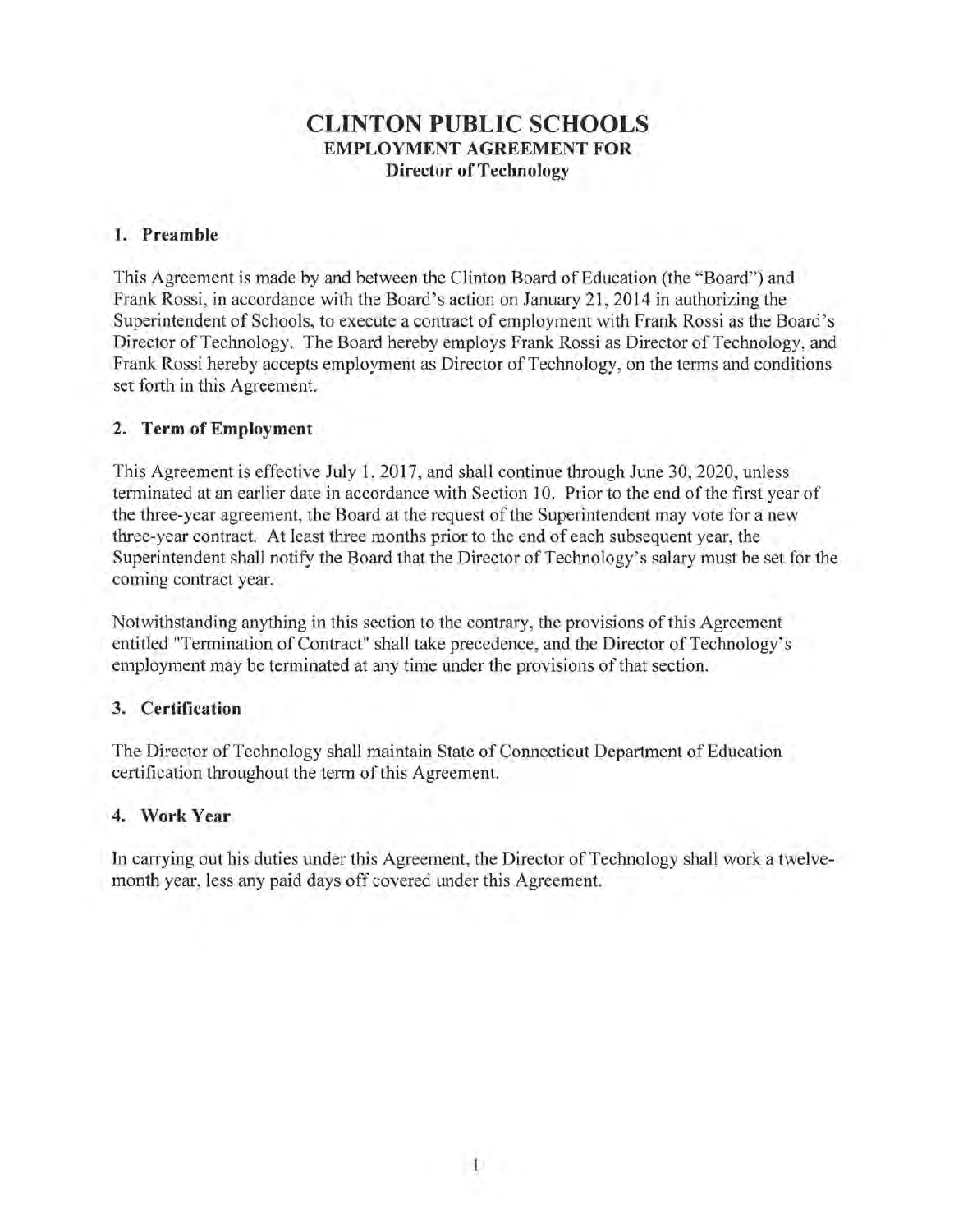# **5. Duties**

Under the direction and supervision of the Superintendent of Schools, the Director of Technology shall be responsible for all aspects of the technology operations of the Clinton Public Schools, including but not limited to: preparation and submission of the annual budget; purchasing; inventory control; preparing related reports for the Superintendent of Schools, and Board; supervision and management of technology personnel employed by the Board; attendance at Board meetings and related meetings as deemed necessary by the Superintendent of Schools and/or the Board in connection with the technology operations of the Clinton Public Schools; and such other duties related to the management of the technology operations of the Clinton Public Schools as may be deemed necessary by the Superintendent of Schools and/or the Board and/or as set forth in any applicable job description.

In carrying out the duties set forth above, the Director of Technology shall at all times comply with all applicable federal and state laws, Board policies, administrative regulations and accounting standards and procedures.

### **6. Compensation**

The Director of Technology's salary shall be paid in equal biweekly installments on the same schedule as for other twelve-month employees of the school district.

The Director of Technology's salary for the first year of this Agreement shall consist of the sum of the following:

- 1) a cash component in the amount of one hundred two thousand, fifty-four dollars and no cents (\$102,054.00) plus
- 2) five thousand dollars and no cents (\$5,000.00), which amount the Director of Technology, pursuant to a legally binding salary reduction agreement, will arrange to have contributed as an elective deferral in accordance with Section  $403(b)(12)((A)(ii)$  of the Internal Revenue Code toward the purchase of a Section 403(b) annuity with a tax sheltered annuity company of his choice. The cash  $(A)$  and annuity  $(B)$  components of the Director of Technology's salary for the subsequent years shall be shall be set by the Board based on the recommendation of the Superintendent. Adjustments in the salary shall be in the form of an amendment and shall become a part of this Agreement.

# 7. **Fringe Benefits**

The Board shall provide the Director of Technology with the following fringe benefits:

A. The Director of Technology shall have the option to enroll in one of the medical benefit plans and in the dental benefit plan that are offered to other administrative employees of the Board. The Board shall pay eighty percent (80%) of the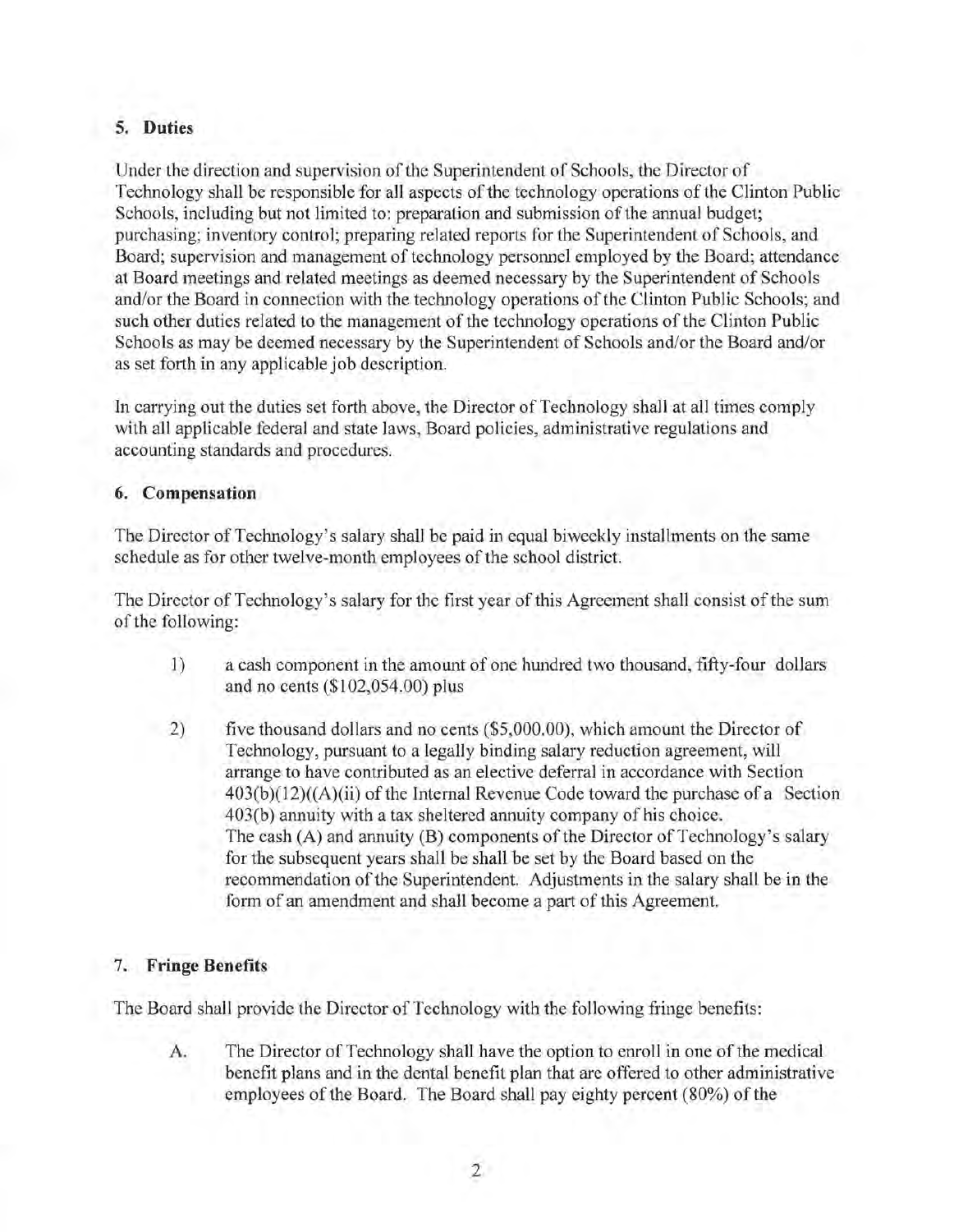premium cost of inclusion of the Director of Technology and any eligible dependents in said plan and the Director of Technology shall pay the remaining premium cost. The amount of premium cost sharing for subsequent contract periods shall be set by the Board based on the recommendation of the Superintendent prior to July 1 of each of those full contract years.

- B. The Board shall pay ninety percent (90%) of the premium cost of a group life insurance coverage that is equal to twice the Director of Technology's salary as of July 1 of the applicable year. The Director of Technology shall pay the remaining premium cost.
	- C. The Board shall provide group disability insurance for the Director of Technology with the following features: a ninety (90) day waiting period; maximum monthly benefit of five thousand dollars (\$5,000.00) payable for a five-year maximum due to disability or lifetime due to accident. This disability insurance benefit is subject to terms and conditions set by the insurance carrier. The Director of Technology may use accumulated sick leave to supplement the amount of any disability insurance payments.
	- D. The Director of Technology shall be entitled to twenty (20) vacation days in each full year of this Agreement. If for any reason the Director of Technology leaves this position before the end of the contract year, his/her vacation days for that year will be pro-rated to reflect the percentage of the year worked. The scheduling of the Director of Technology's vacation shall be done with the approval of the Superintendent. Should the Director of Technology not be able to use all of his/her annual vacation days due to demands of the position, he/she may request approval to carryover up to ten  $(10)$  days into the next fiscal year. At no time shall the Director of Technology have a vacation balance in excess of his/her annual entitlement plus ten (10) vacation days carried over.
	- E. The Director of Technology shall be entitled to fifteen (15) sick leave days in each full year of this Agreement. Sick leave accumulated and unused during his/her employment with the Board prior to this Agreement shall be carried over to this Agreement. All sick leave shall be cumulative to a maximum of one hundred (100) days.
	- G. At the request of the Director of Technology, the Board, consistent with relevant statutes, shall withhold from each biweekly paycheck and transfer an amount determined by the Director of Technology to a tax-deferred annuity program of his choosing. Any such withholding and transfer shall be in addition to the payment made by the Board pursuant to Section 4 of this Agreement.
	- H. The Director of Technology shall be granted up to five (5) days for any death in the family during the term of this Agreement. Additional funeral leave may be granted at the discretion of the Superintendent.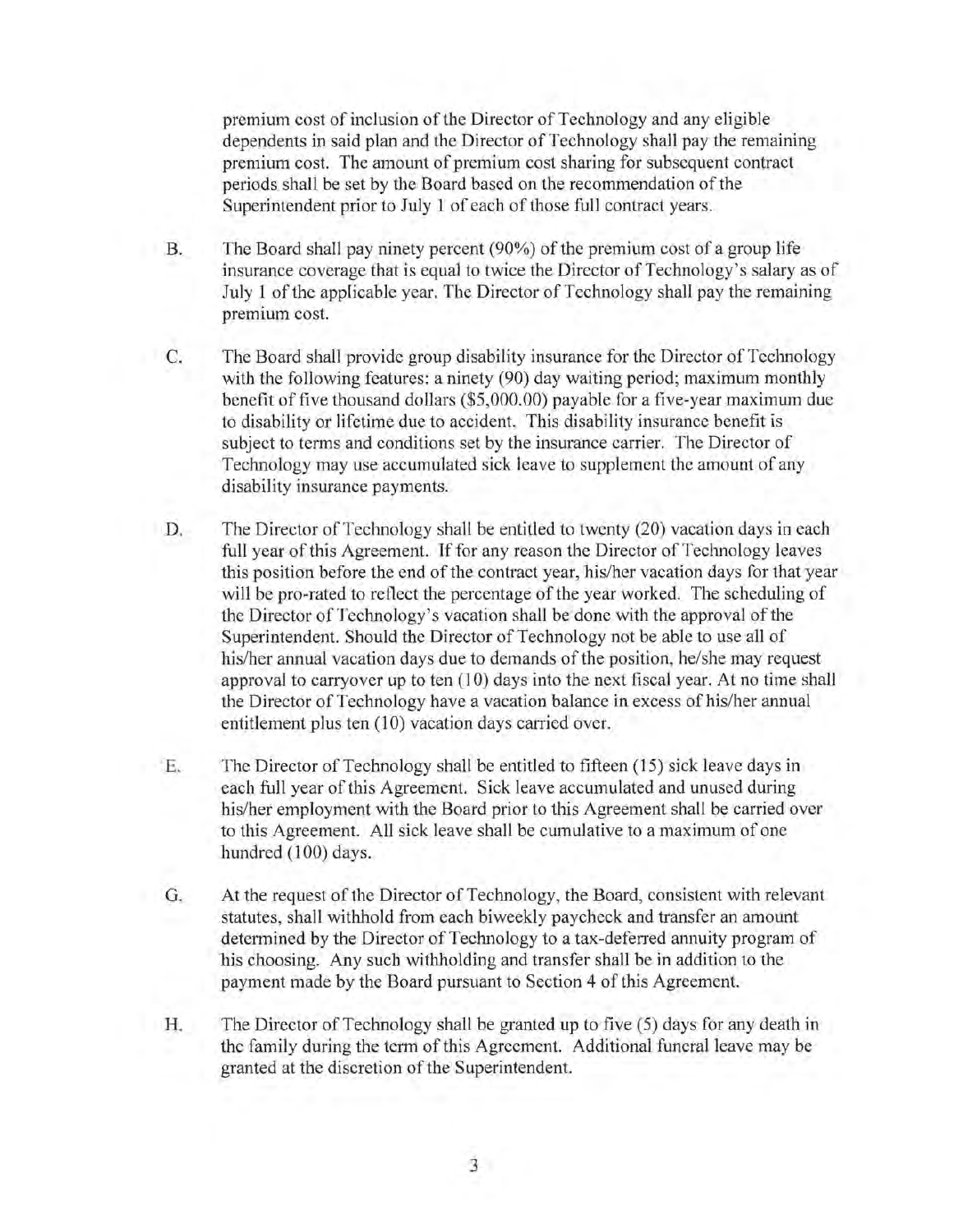- I. The Director of Technology shall receive up to four (4) personal leave days in each full year of this Agreement. Personal leave may be used for attending to personal business that cannot be scheduled outside of normal business hours.
	- J. The Director of Technology shall receive paid holidays designated by the Board and consistent with designated holidays for district administrators.

### 8. **Disability**

In the event that the Director of Technology is unable to perform any or all of his/her duties by reason of illness or accident, the Director of Technology shall have leave for such purpose charged to the accumulated sick leave provided in Section 4 of this contract. Upon completion of the waiting period, the Director of Technology shall receive disability insurance benefits from the plan provided in Section 4, paragraph C of this contract, if eligible. Accumulated sick leave may be used to supplement payments under the disability insurance plan. If the Director of Technology's disability exists for a period of more than twelve (12) months, or if such disability is permanent, irreparable or of such nature as to make the performance of the Director of Technology's duties impossible, the Board may, at its option, terminate this contract, whereupon the respective duties, rights, and obligations of the parties shall terminate.

#### **9. Evaluation**

The Director of Technology shall be evaluated annually by the Superintendent or designee. Such evaluation shall be in writing and shall be based primarily upon a set of goals mutually agreed upon by the Superintendent and the Director of Technology and in accordance with the position description. In the event the Superintendent determines that the Director of Technology performance is deficient in any respect, s/he shall describe in writing, in reasonable detail, said deficient performance. The evaluation shall contain recommendations as to areas of improvement in all instances where the Superintendent deems performance to be deficient and all other instances where the Superintendent deems such to be necessary and appropriate.

#### **10. Termination of Contract**

- A. The parties may, by mutual consent, terminate this Agreement at any time during the term of the Agreement.
- B. The Director of Technology shall be entitled to terminate this contract with written notice to the Superintendent at least sixty (60) days in advance. The Superintendent may, in his discretion, reduce or waive this notice requirement in extraordinary circumstances.
- C. The Board may terminate this Agreement during its term for good cause.